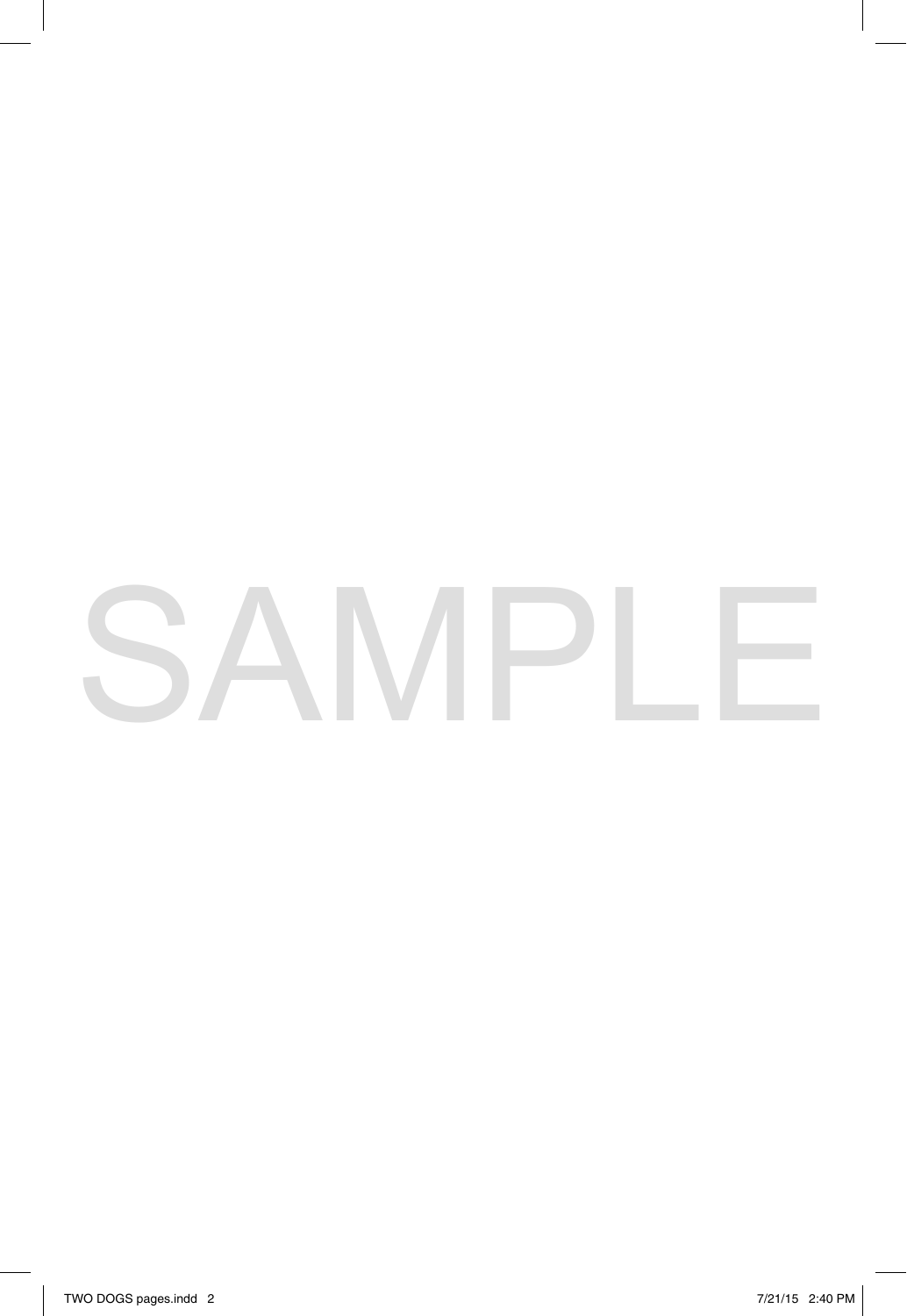### **TWO DOGS AND A PARROT**

What Our Animal Friends Can Teach Us About Life What Our Animal Friends<br>Can Teach Us About Life

-

JOAN CHITTISTER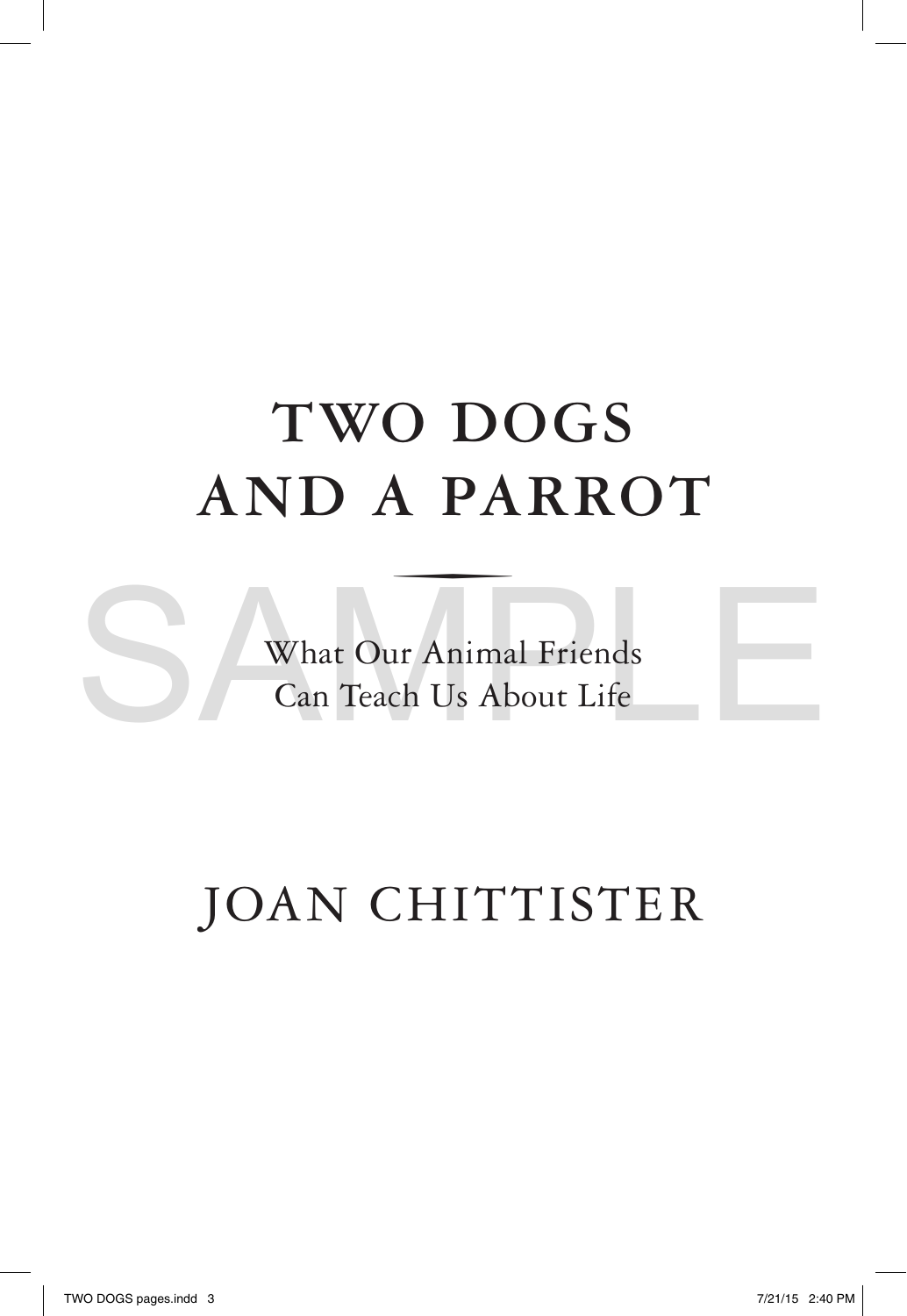Copyright © 2015 by Joan D. Chittister

All rights reserved. No part of this book may be reproduced or transmitted in any form or by any means, electronic or mechanical, including photocopying, recording, or by any information storage and retrieval system, without permission in writing from the Publisher.



ISBN: 9781629190068

Library of Congress Control Number: 2015945910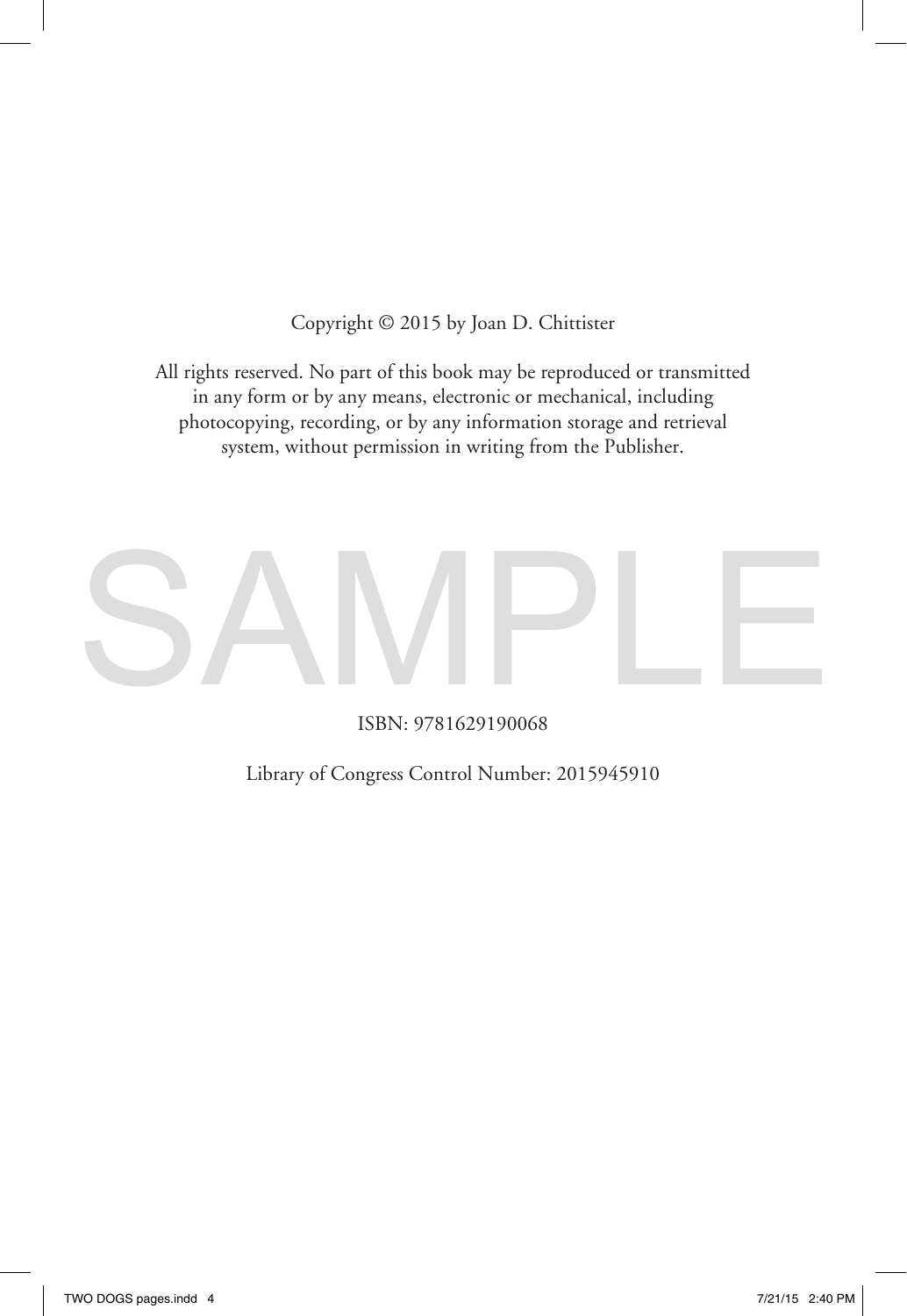#### **CONTENTS**

INTRODUCTION 1

#### **THE IRISH SETTER**

| DANNY COMES HOME - Acceptance                     | 11 |
|---------------------------------------------------|----|
| DANNY AND THE SHOW RING - Self-Knowledge          | 17 |
| DANNY AND THE AUTOMATIC DOOR $-$ <i>Enjoyment</i> | 25 |
| DANNY AT THE VET'S - Assertiveness                | 33 |
| DANNY AT THE SHORE - Purpose                      | 41 |
| DANNY AND WORK — Balance                          | 49 |
| DANNY THE COUNSELOR $-$ <i>Empathy</i>            |    |
|                                                   |    |

#### **THE GOLDEN RETRIEVER**

| DUFFY IS ADOPTED - Rejection          | 67  |
|---------------------------------------|-----|
| DUFFY'S EARLY FORMATION - Woundedness | 75  |
| DUFFY'S SOCIAL LIFE - Relationships   | 83  |
| DUFFY AND THE FISH TANK - Insight     | 91  |
| DUFFY THE WATCHDOG - Presence         | 99  |
| DUFFY ON THE LAKE - Diversity         | 107 |
| DUFFY AND THE BUTTERFLIES - Beauty    | 115 |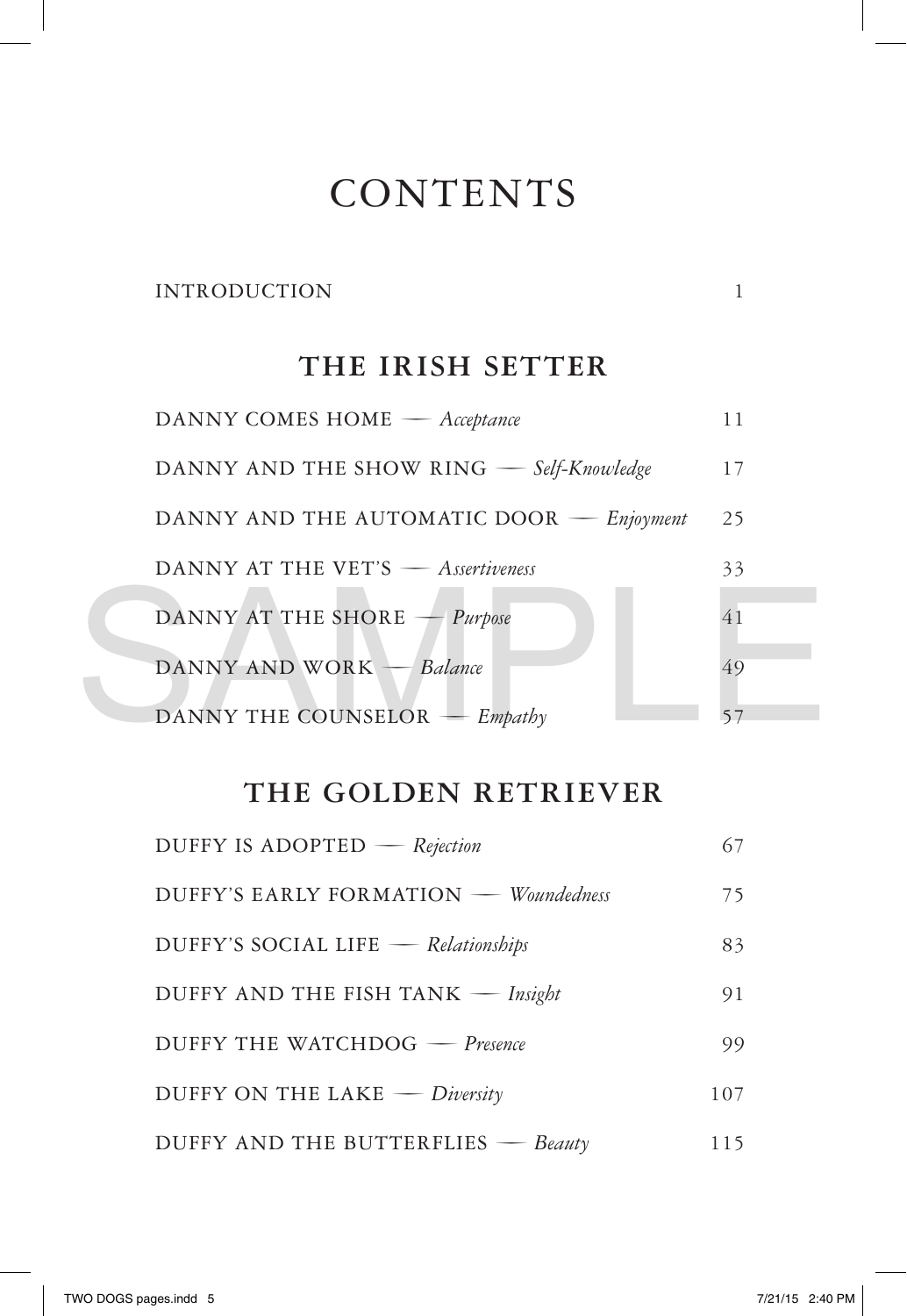#### **THE CAIQUE**

| LADY THE COMPANION - Change                                         | 125               |
|---------------------------------------------------------------------|-------------------|
| LADY AND HER TOYS $-$ Materialism                                   | 133               |
| LADY THE PERFORMER $-$ Play                                         | 141               |
| LADY SHOWS EMOTION $-$ Love                                         | 149               |
| LADY ON THE MOVE $-$ Adventure                                      | 157               |
| LADY'S ASPIRATIONS $-$ Essence                                      | 165               |
| LADY STEPS $UP$ - Respect                                           | 173               |
| <b>AFTERWORD</b><br>A PRAYER FOR ANIMALS<br><b>ACKNOWLEDGEMENTS</b> | 181<br>184<br>186 |
|                                                                     |                   |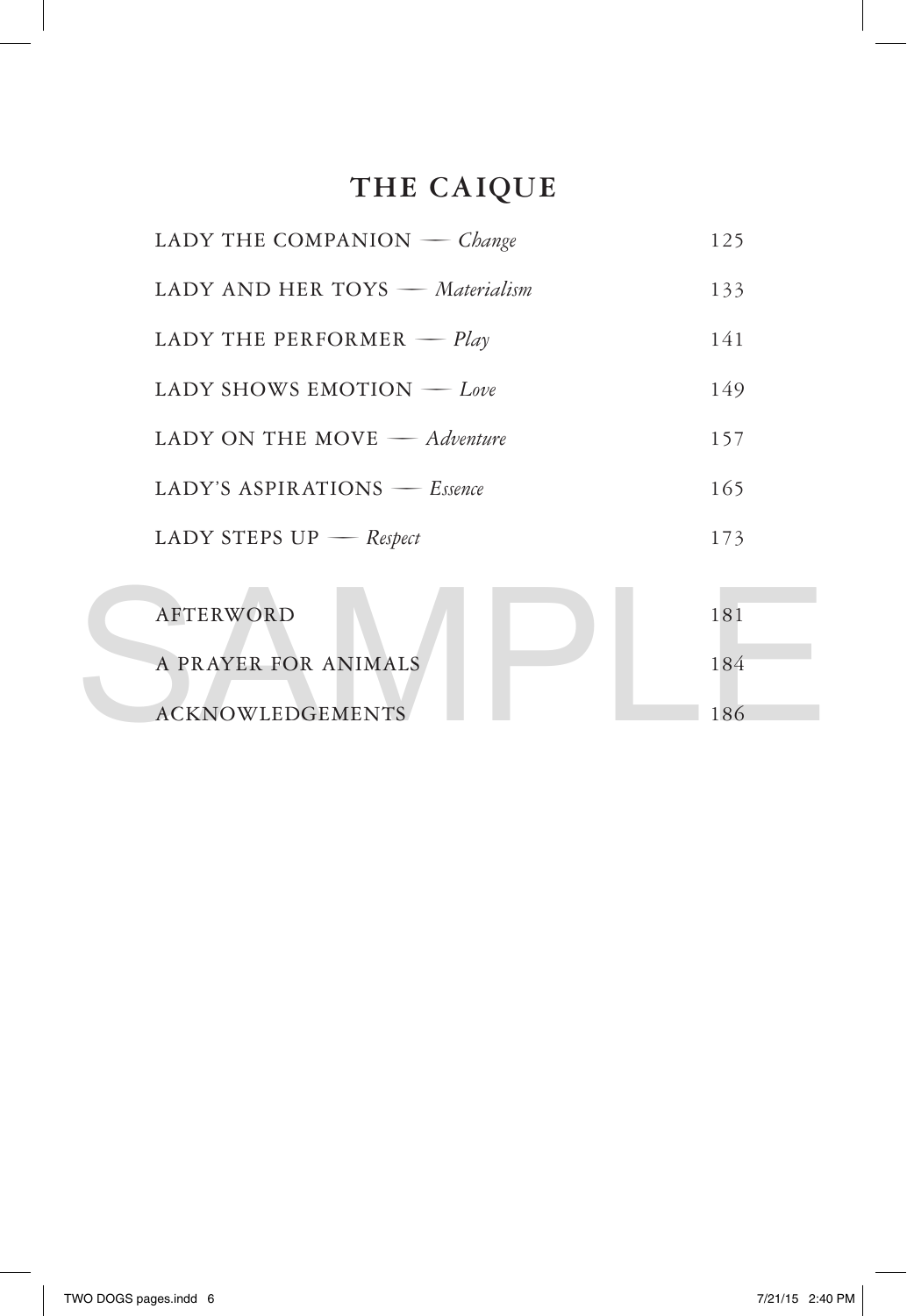#### INTRODUCTION

All my life I wanted a dog. After all, I was an only child.<br>To a child without neighborhood friends, without sisters who could become eternal confidantes, without brothers as co-conspirators in life, a dog was the only obvious substitute for companionship. Or at least it was obvious to me. It was not at all obvious to my mother. Our house, my mother insisted, was not the kind of place where dogs belonged—a walk-up in a northern city given to lake-effect snowstorms. And furthermore, the landlord agreed with her.

But my mother could deal with the idea of my having a bird. On Good Friday, Billy, a blue parakeet, became the Easter gift of my life. Nothing has ever quite matched it since.

I couldn't take a bird for a walk, of course, as I had seen so many children my age do with their dogs. And we couldn't play ball together. But, on the other hand, I learned that having a bird meant having a companion where the interaction was more intense than it was with a dog. Dogs, at least to some extent, had a life of their own. Billy's whole life, on the other hand—every drop of water, every bite of food, every ounce of attention, every bit of play—depended on me. It was an amazingly warm and personal thought. It grew me up in ways I could never have expected. On Good Friday, Billy, a blue parakeet, became the Easter gift<br>of my life. Nothing has ever quite matched it since.<br>I couldn't take a bird for a walk, of course, as I had seen so<br>many children my age do with their dogs. An

> "Joan," my mother said, "you taught that bird to eat out of your hand. Now you get home here and feed it." So, I quit the swimming lessons that were not half as important to me as Billy was, and did. Billy became my playmate, my ally, my first guide into the depth and meaning of the animal-human bond.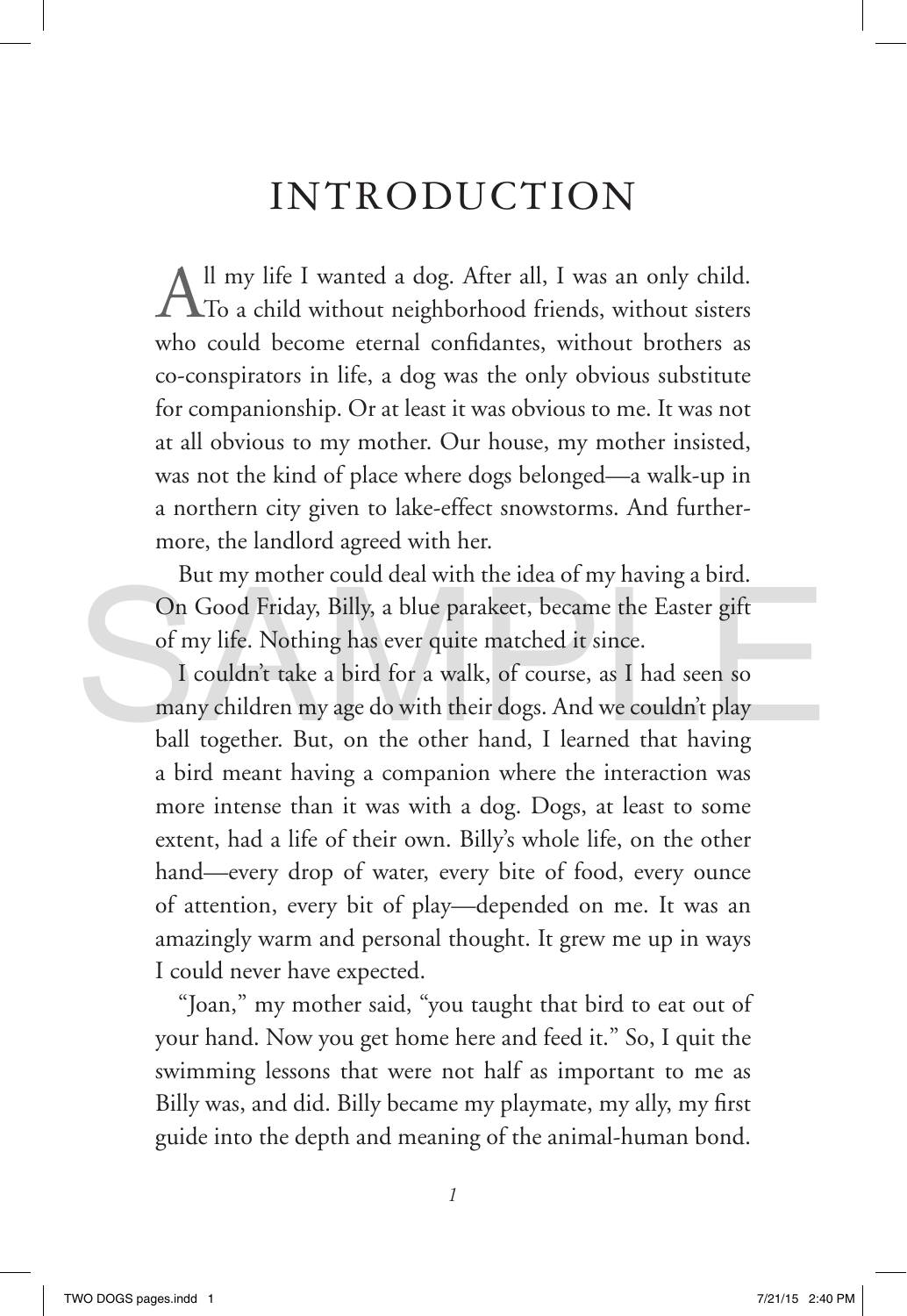Billy came and filled my empty hours, learned to talk to me a little, flew to my finger when I called her off the curtain rods, woke me in the morning—and then, several years later, simply disappeared one day. And broke my heart.

No one knew how it had happened or where she'd gone. I only knew that, at the age of thirteen, I had lost something irreplaceable.

All over the world, everywhere, humans and animals form great bonds that give them both another kind of gift of life. Which is one of the reasons I'm writing this book. Nevertheless, I hesitate to begin it. A book of this nature brings with it a kind of intimacy and spiritual insight that seems to demand a special kind of privacy. After all, if you begin to talk about your pets as if such talk merits some kind of genuine attention, spiritual as well as psychological, what will people think?

So, this book has been in process for a long, long time. Years. In fact, I had to go through several levels of spiritual growth myself before I realized that it was, indeed, a book worth writing. a special kind of privacy. After all, if you begin to talk about<br>your pets as if such talk merits some kind of genuine attention,<br>spiritual as well as psychological, what will people think?<br>So, this book has been in proces

> At first, I thought of it as nothing but the opportunity to tell a series of anecdotes about the animals I'd lived with in various stages of my life. After all, I had regaled groups for years with stories that smacked of depths far beyond either the usual tales of animal behavior or human appreciation of animal companions. Writing the stories down would simply provide the opportunity for a lot of people who like animals, who have lived with pets, to compare their own experiences to mine. Maybe to have a few laughs. Maybe to cry a tear or two.

Many of the stories, I knew, were funny. But some of them,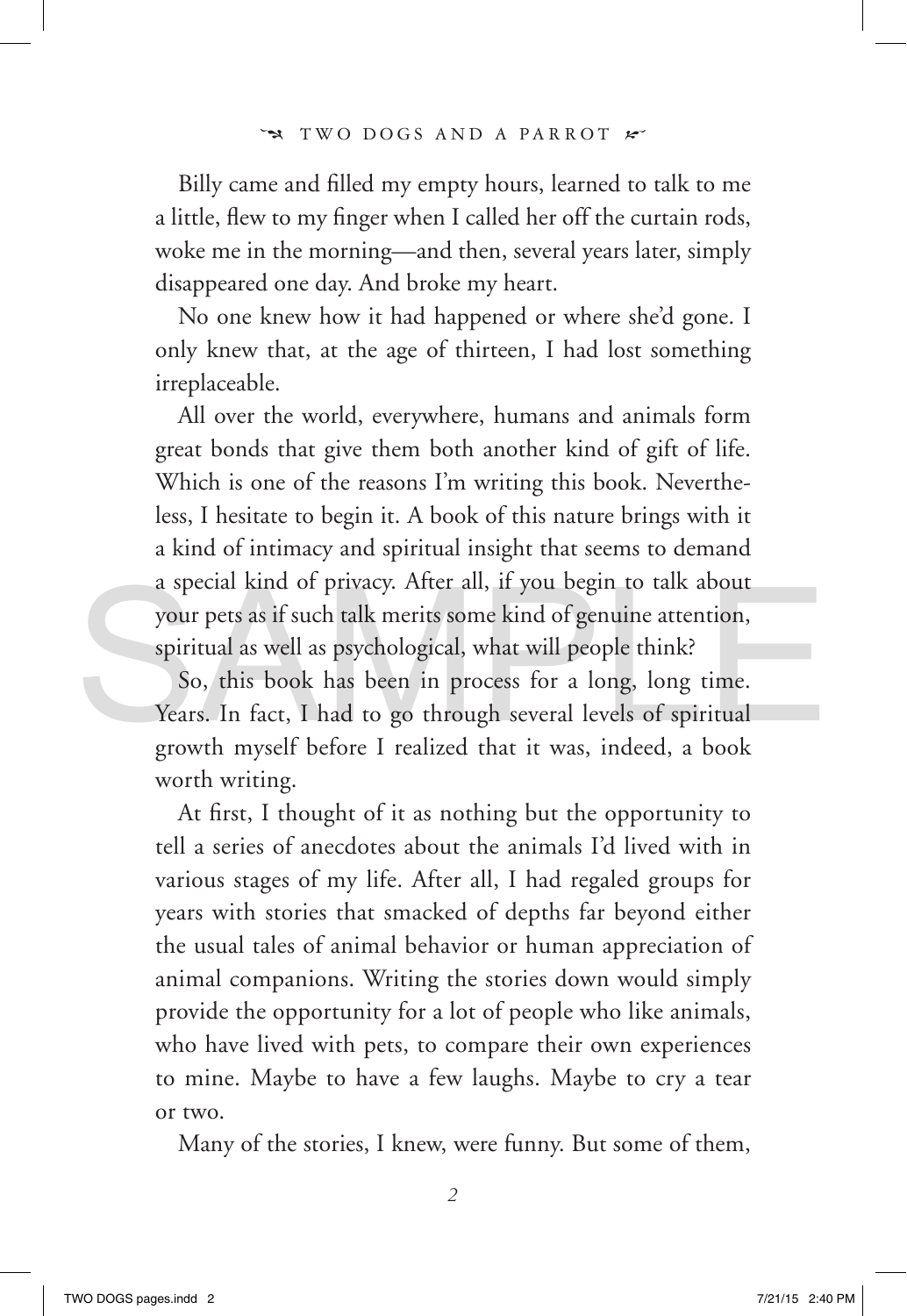I also knew, were quite surprising for the level of spiritual insight they brought to my own understanding of the human-animal relationship.

Then, one day, in a public lecture I gave, I found myself beginning to explore the differences between the two creation stories in Genesis that have shaped the consciousness of the Judeo-Christian world for thousands of years. At that point, I suddenly realized that there is something quite spiritually profound in the question of what it means to be entrusted with nature, to live with a pet.

In the first creation story, Adam and Eve, first couple and prototypes of the human race that would come after them, are given dominion over what we call The Garden of Eden.

Who doesn't know the story? Who hasn't heard its conditions and its promises? Who doesn't take for granted the power conferred on humans there? Who doesn't recognize that, as part of the human condition, the story awards humankind dominance and precedence over all other living creatures? given dominion over what we call The Garden or Eden.<br>Who doesn't know the story? Who hasn't heard its conditions<br>and its promises? Who doesn't take for granted the power con-<br>ferred on humans there? Who doesn't recognize t

> The second creation story, however, far less commonly preached—in fact, commonly overlooked—challenges the reader in very different ways than the first. In this story, God the Creator brings the animals to Adam to be named—which, commentators commonly explained, is the proof that Adam had been given "power over them."

> But, I could see, there are very serious problems with this interpretation.

> Scholars tell us that this second creation story, which gives us the naming of the animals, is actually older than the so-called first creation story. It was, in other words, written earlier than the domination story. Only at a later period in biblical history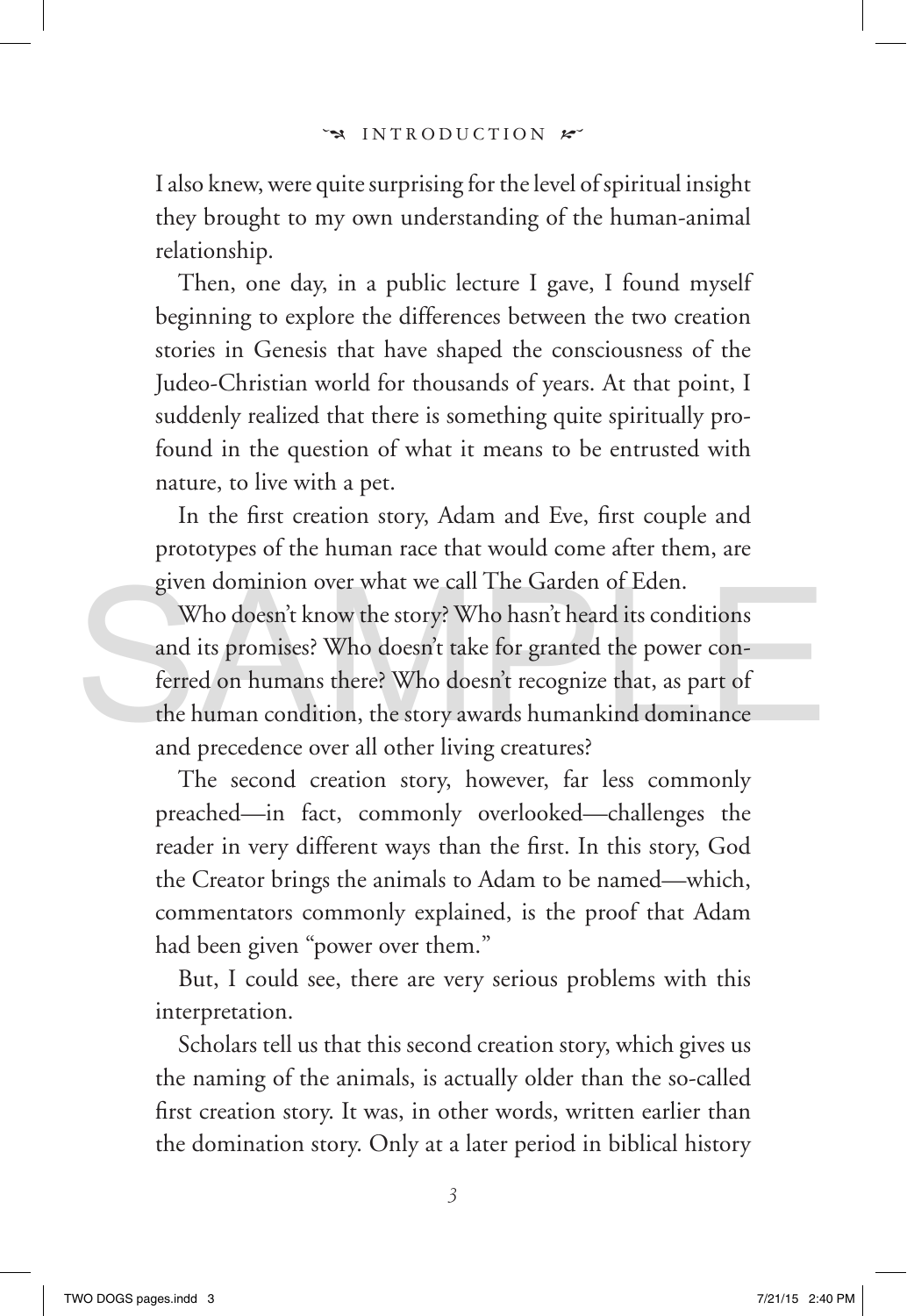was this creation story about the naming of the animals repositioned. The effect of that kind of editing on the understanding of the nature of creation and its implications for humans has been momentous.

Clearly, the relationship between humans and animals had once held a very prominent place, a very primary place, in the human catalogue of spiritual lessons. The human-animal relationship had once held pride of place in the spiritual agendas of human development. The repositioning of the naming story not only made it secondary to the domination story. It also made the dominance theme seem more basic, more fundamental, to human purpose.

God bringing the animals to Adam to be named was hardly proof of "power." On the contrary. Naming is an act of relationship, not dominance. We name our children; we name our friends; we name those with whom we develop an emotional bond. But we do not name them in order to get power over them. We name what is near and dear to us. We name the animals we take into our families, the animals we commit ourselves to care for, the ones we take responsibility for, the ones with whom we develop a personal relationship. God bringing the animals to Adam to be hamed was nardly<br>proof of "power." On the contrary. Naming is an act of rela-<br>tionship, not dominance. We name our children; we name our<br>friends; we name those with whom we develop an

> Naming gives our relationships character and recognition and respect. Without doubt, then, the biblical story of naming the animals has both personal and spiritual implications for the way we deal with all the creatures of the earth.

> The first creation story is the domination story. It defines the process of creation from one level to another. It gives human beings the right to use the rest of the planet for our own use.

> The second creation story is the relationship story. By asserting a particular bond between humans and animals, it inserts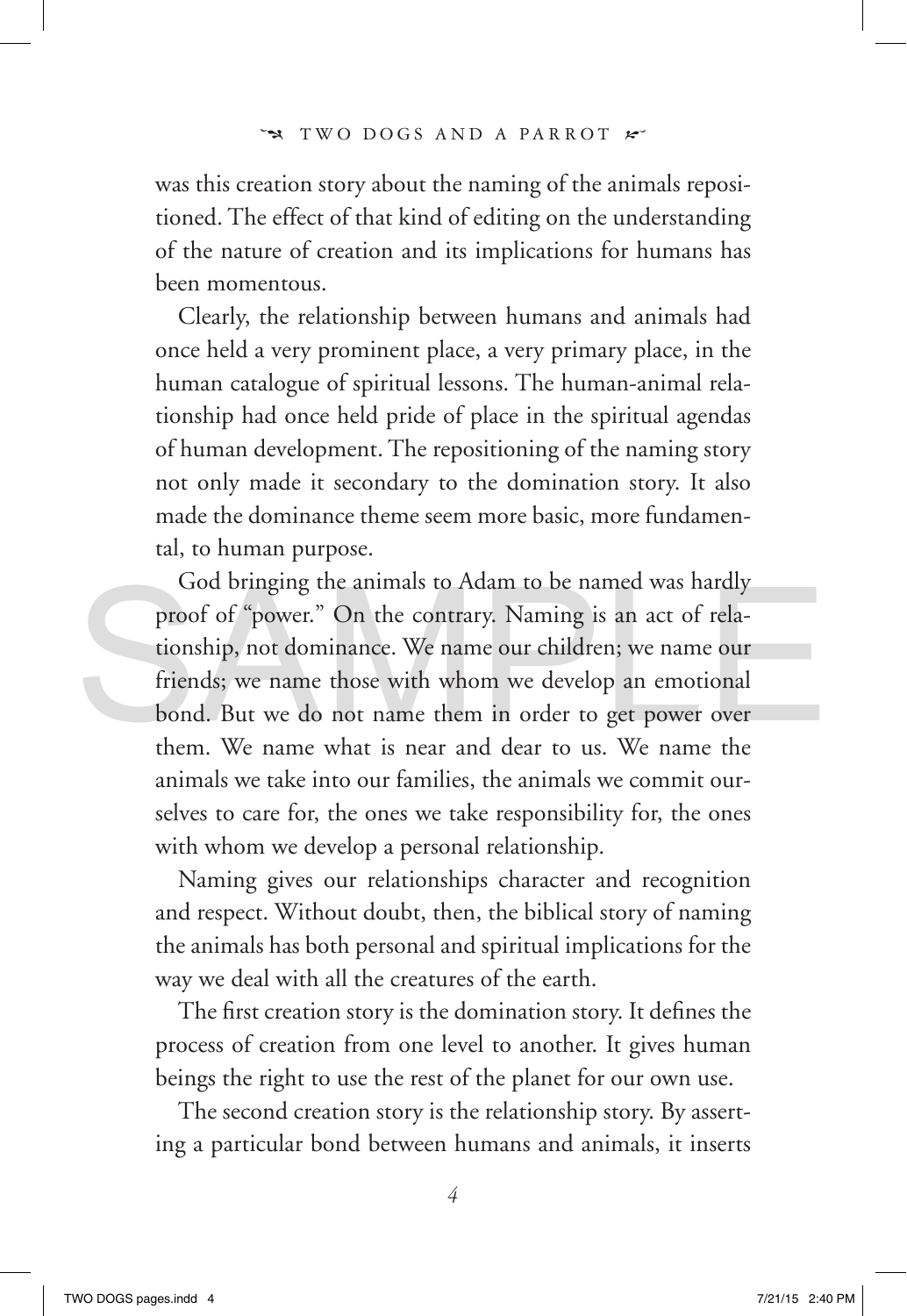us into the animal world and animals into ours—with everything that implies about interdependence.

With all of that in mind, I began to think differently about human-animal relationships. I began to realize what happens to human life and values when humans begin to separate themselves from the rest of life. Or worse yet, when humans begin to construct a hierarchy of life, with themselves at the untouchable top of it.

I began to comprehend more completely that life is about more than us. I began to understand that there is something necessarily spiritual about the human-animal alliance. There is something to explore there about the very nature of bondedness. There is something to be learned from relationships that demand more than words to make them real—and yet are clearly and certainly real, nevertheless.

More than that, there is also another level of reality that accounts for the writing of this book. The truth is that my own life demands it. I have never planted a flower. I have never staked a tomato plant. I have never watched anything grow or harvested it or had to wait for it to ripen in order to live. edness. I nere is something to be learned from relationships<br>that demand more than words to make them real—and yet are<br>clearly and certainly real, nevertheless.<br>More than that, there is also another level of reality that<br>a

> Like most of the rest of the human race at this moment in history, I have been raised almost entirely in cities. And I have begun to see the effects of that on the human soul.

> In the neighborhood where I live, we have children who have never dug up a potato, who have no idea where radishes and other vegetables come from, who are amazed to learn that peaches grow on trees. These are children who learn about food in cans and animals from picture books. And yet, pets are everywhere. So how to explain that?

The modern tendency to accept pets into our lives and our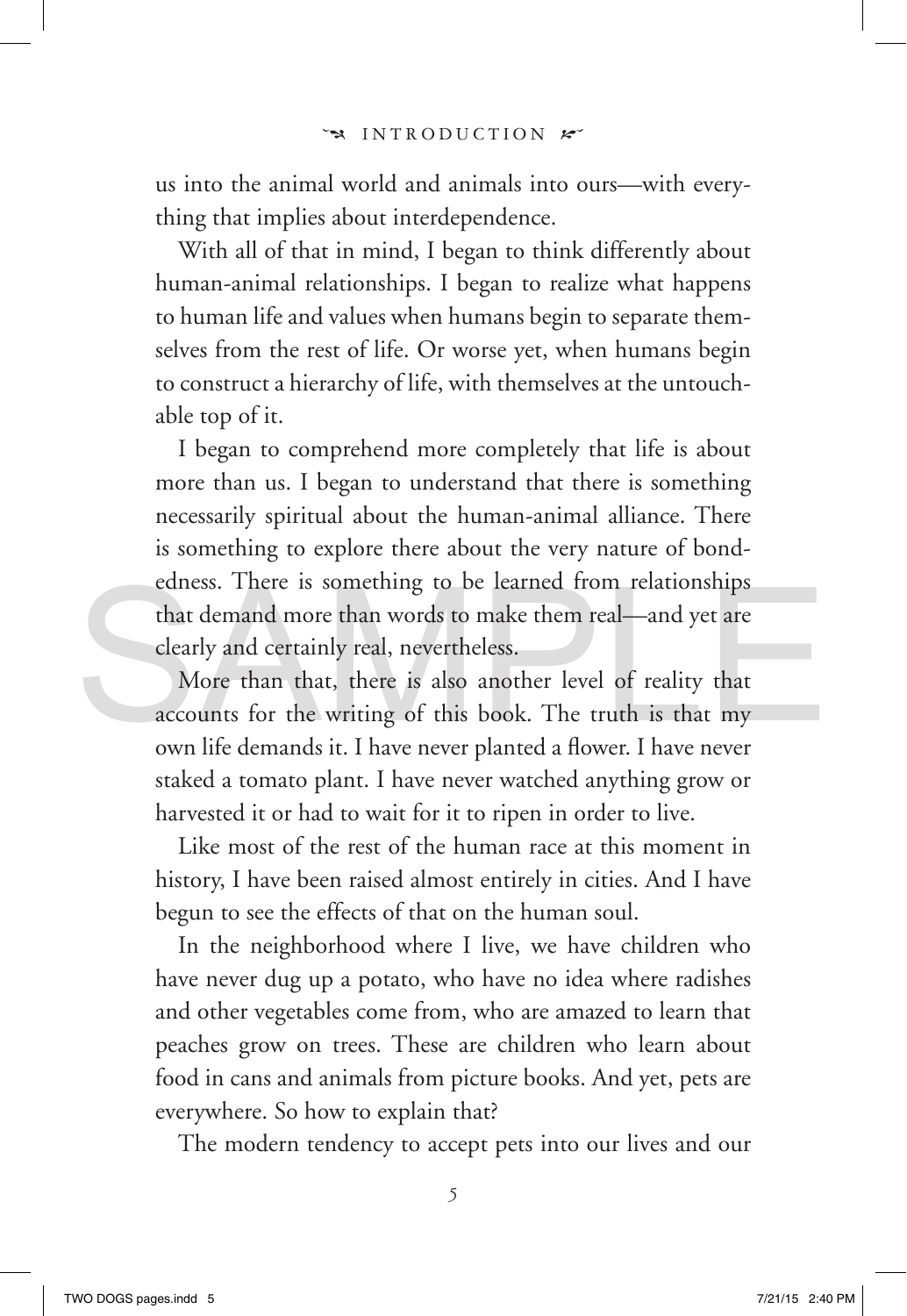homes is, I think, a subconscious human attempt to cling to nature in a world made of glass and steel that has divided us from it.

At least my own life is proof of that, and I recognize that as both a human and a spiritual lack. I also recognize that I am not the only one for whom this is true.

More than personal deprivation, social isolation, and emotional disconnectedness confront us as a species now. Crowded into high-rise apartment buildings, we are a century away from the smell of grass and the care for animal habitats. The effects of such physical and psychological distance from the natural world around us are sobering. It is the ability to destroy life without grief, to live life devoid of layers of consciousness, to develop technological relationships bare of affect.

And it shows. Our rain forests are being reduced to money. Our animals are being driven from their habitats to die on barren wastes while we wonder why they're disappearing. Our lakes and oceans are denuded from overfishing. without grier, to live life devoted or layers or consciousness, to<br>develop technological relationships bare of affect.<br>And it shows. Our rain forests are being reduced to money.<br>Our animals are being driven from their habi

Unless we begin to align ourselves with nature, nature will be endangered and our own lives with it. Our own souls with it, in fact. We are here as part of creation, not as consumers of it. We are here to care for this planet, not to exploit it. We are here to find our proper place in it, to grow with it spiritually as well as physically.

But in order to do any of those things, we may need to rethink our theology as well as our role on the planet.

Seduced by a theology of superiority and domination, sure that the world and everything in it had been made for human consumption and human control, the narrative of human relationships with animals has a very mixed and sad history. Only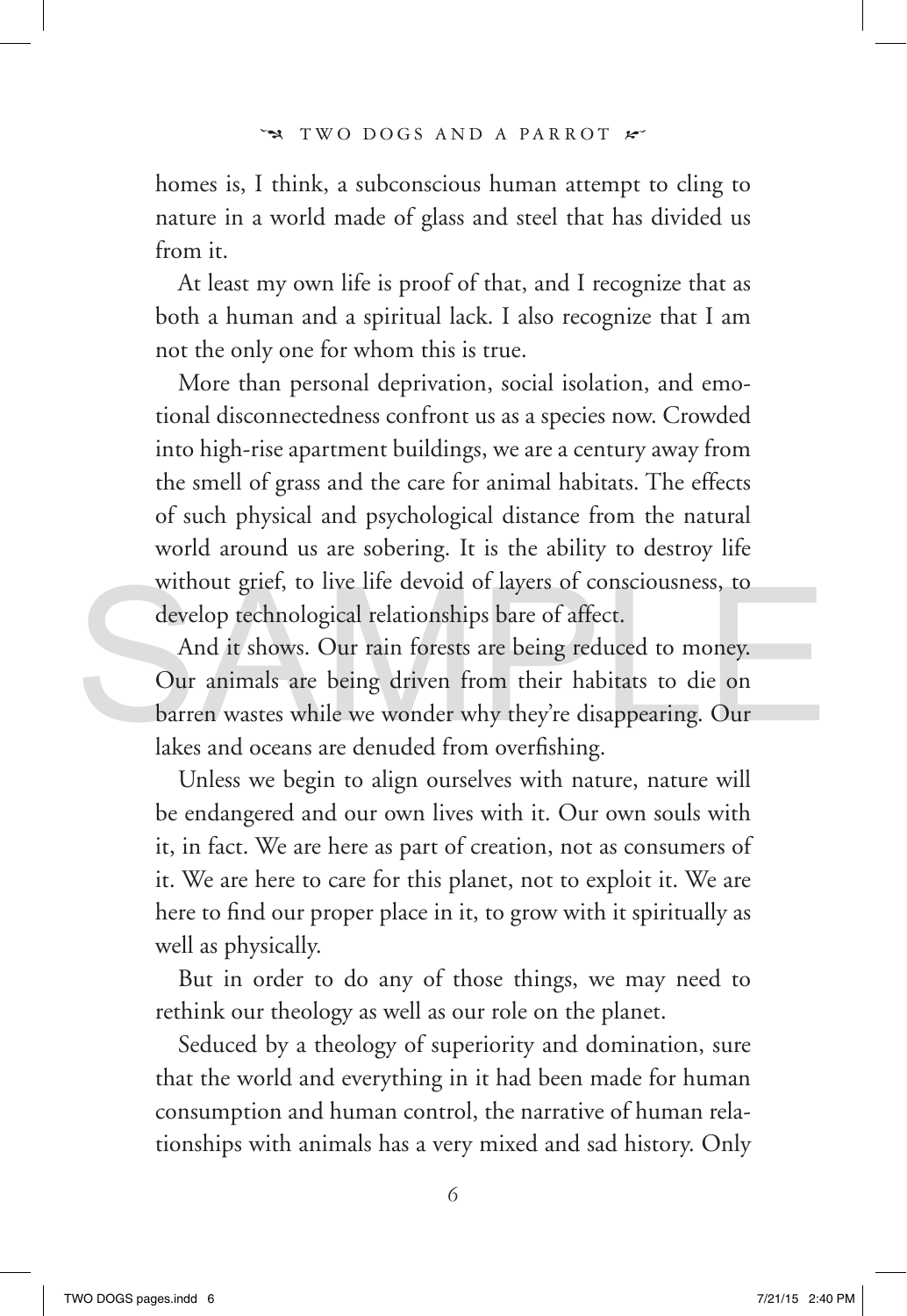the findings of science concerning the intelligence, feelings, and place of animals in the human enterprise, and the realization that we are all made of the same stuff, have begun once again to reverse the story of human-animal relationships and return it to an earlier cosmology.

We know now that if human beings disappeared tomorrow, the existence of birds, insects, water creatures, and land animals wouldn't be affected at all. If animals disappeared tomorrow, on the other hand, human beings could not possibly live without them—as long as bees are needed even to pollinate so many plants. As the top of the food chain, we would be the first to go. The interdependence of the species that has become so clear in our age has also shed new light on the concept of creation itself. The Creator of all, the scriptures tells us, saw all of creation as "good." It is our role to protect it, to guard it, to develop it, to sustain it—not to destroy it for our own purposes. our age has also shed new light on the concept or creation itself.<br>The Creator of all, the scriptures tells us, saw all of creation as<br>"good." It is our role to protect it, to guard it, to develop it, to<br>sustain it—not to

It is indeed time for us to begin to listen to the animals.

There are those who remind us now that the liberation of animals may well be the great liberation movement of this century.

But if that is the case, we must begin to think with the animals. We must begin to realize that they do not belong to us they belong to God. They have lives of their own. And their lives affect ours. Whatever happens to the animals will eventually happen to the human animal.

This is a book about the role of animal companions in the development of our own spiritual lives. It is written for those who have pets and already understand that. It is also written for those who do not have pets and wonder why so many people do. It is a book about reestablishing the human-animal

*7*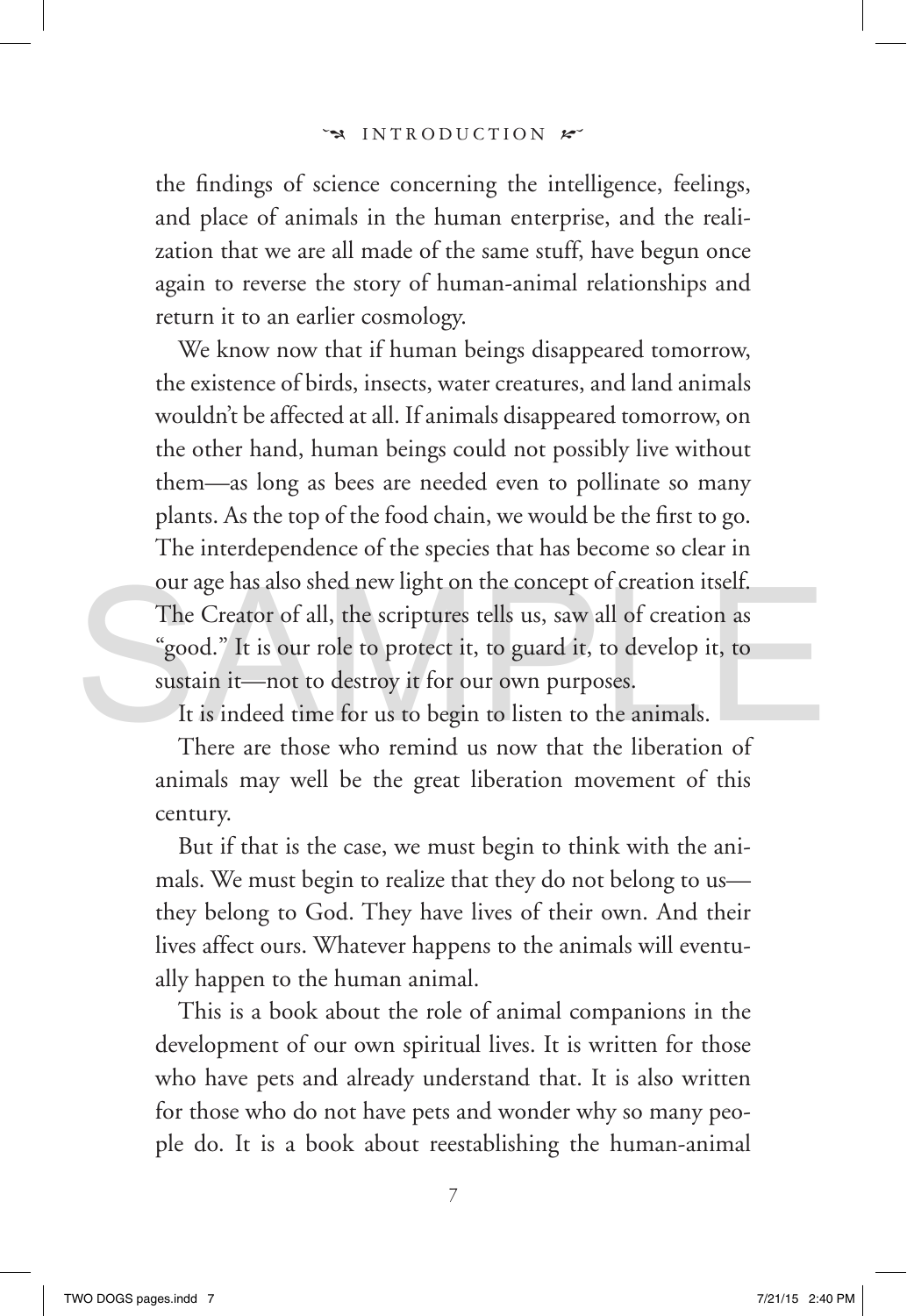relationships Creation meant us to have. So, I am starting at the personal end of the subject—because my animal friends drew me out of myself and made me aware of another whole level of what it means to be alive. They gave me a much broader vision than it would have been if I had shaped it for myself out of nothing but work and time and things. In them, I have seen another face of God.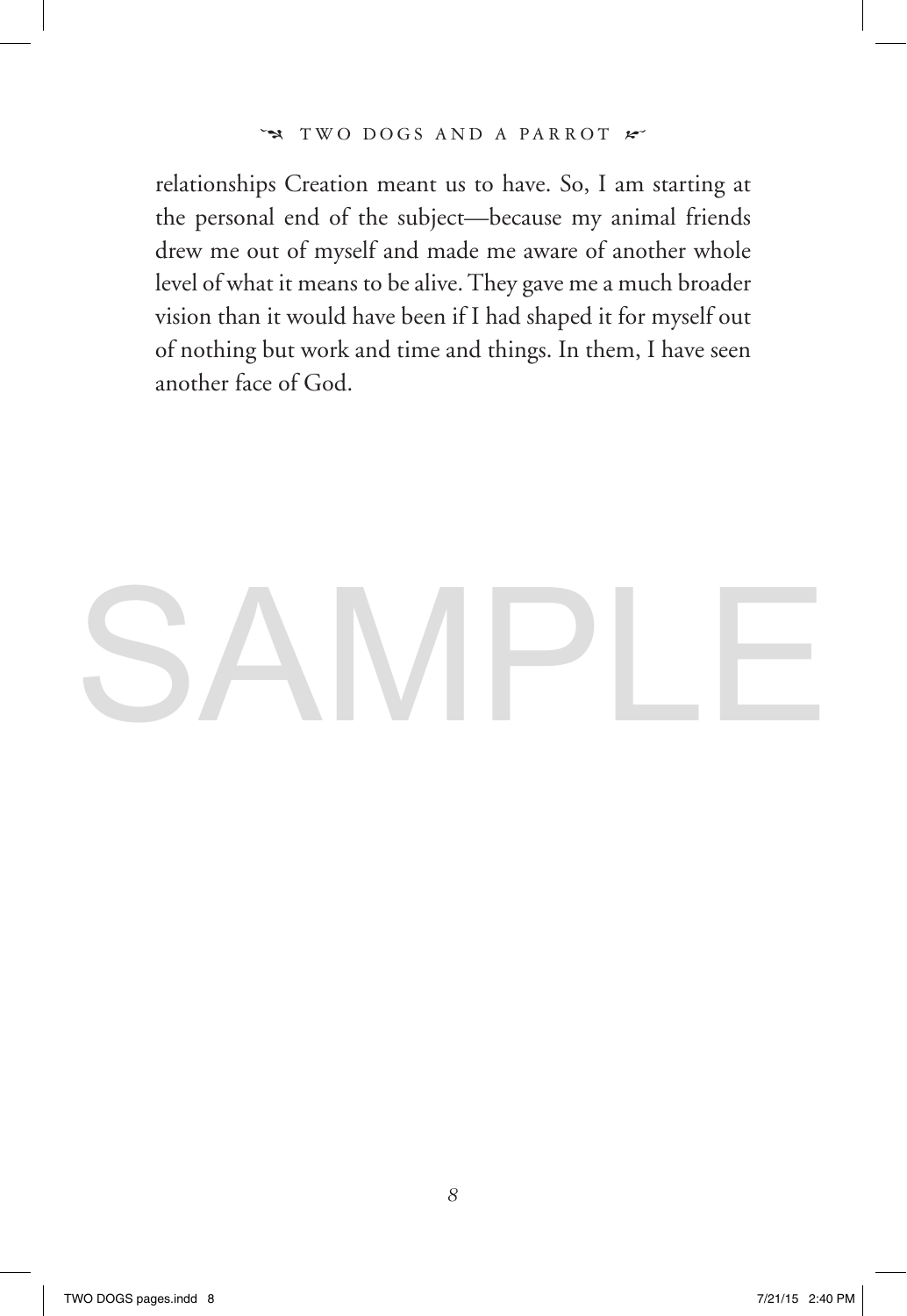#### **THE IRISH SETTER**

WE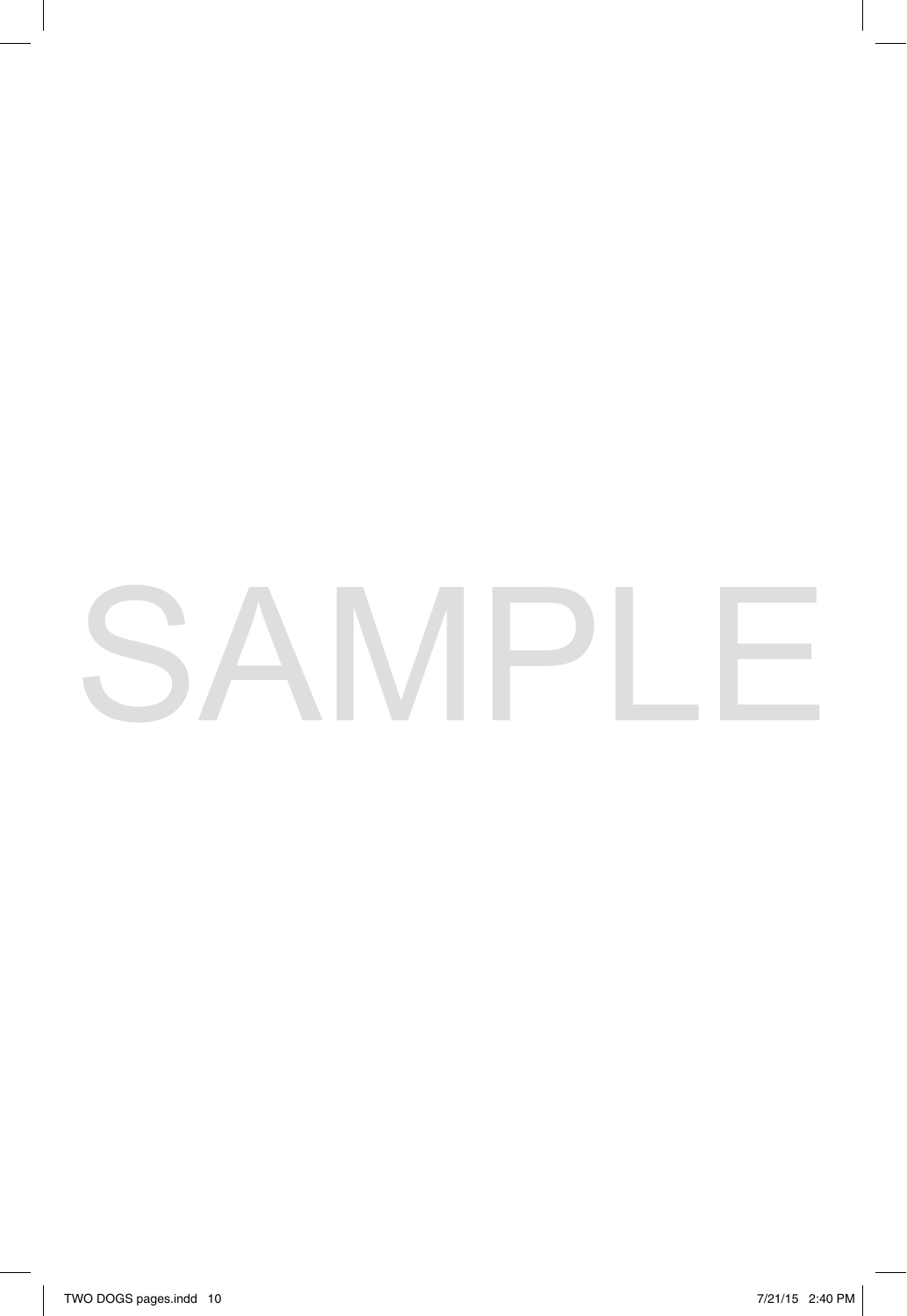#### DANNY COMES HOME

#### *Acceptance* -

Danny was an unexpected birthday gift from a friend. The small convent, in the small town in which we were teaching at the time, was also "not the kind of place that dogs belonged," I suppose. But the difference was that this time, we all agreed to give the situation a try. anny was an unexpected birthday gift from a friend.

And that's where Danny came in.

Danny was a big red Irish setter. To those who know, the very name, Irish setter, rings of action and excitement and an unbounded, and unboundaried, love of life and of people. The problem was that I was not one of the people who knew that. Dogs were . . . dogs, I figured. Wrong. Dogs do not come in "one size fits all." Certainly not this one.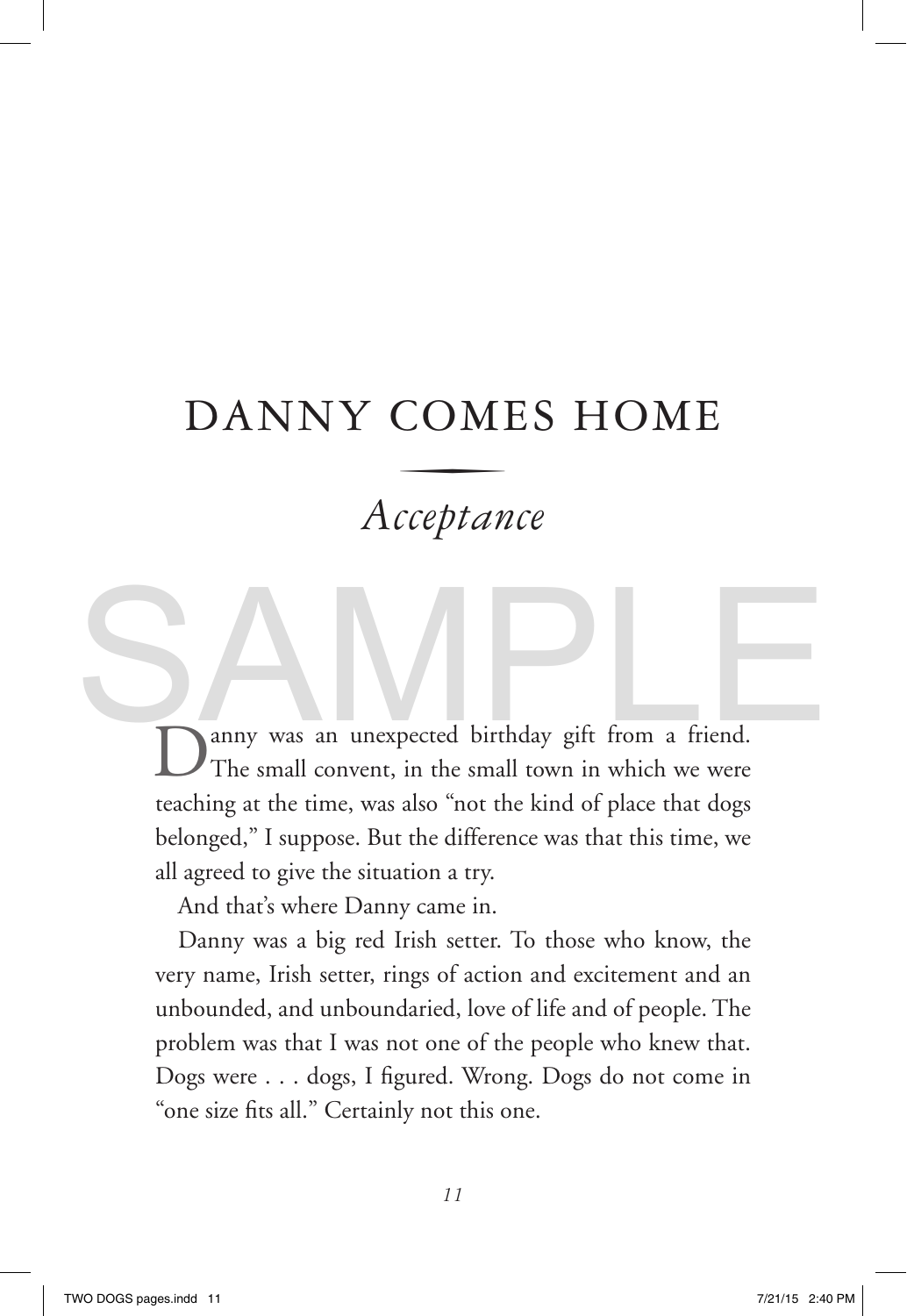Danny was a total surprise to me, an absolute lexicon of lessons in life, the kinds of which I had never dreamed and was not expecting to learn. At least, not from a dog.

Which, of course, was the first spiritual lesson: Nothing and no one is exactly like anything else, no matter how much we may want them to be. The predictable is not what most pets bring us. They bring us life, yes. They bring us love, often. But predictability? Don't believe it.

Danny lived life on his own terms, and I learned to adjust.

Most startling of all, this wiggly, soft, and dewy-eyed puppy started his clawing, chewing search for independence and selfwill early. It was the first night we had him, in fact.

I got the dog into the convent by promising the other sisters that Danny would stay in the empty garage that flanked our house on one of the main streets in the town. And I meant it. Students stayed after school that first day to build a doghouse for him in a dark corner of the garage, then lined it with covers, and secured a food and water bowl near its door. I got the dog into the convent by promising the other sisters<br>that Danny would stay in the empty garage that flanked our<br>house on one of the main streets in the town. And I meant it.<br>Students stayed after school that first

We were hardly finished with the project when it was abandoned. "No dog can stay in that garage," the sisters told me. "No dog." Why? Because, they insisted, there were rats under the garage floor. Whether or not anyone had ever seen one, I'm not sure to this day. But since I didn't really want Danny there to begin with, I was quick to abandon the garage and bring the puppy through the front door squealing and squirming as we went. Now all I had to do was to rebuild the dog bed inside the house, at the foot of the basement stairs. Which, fortunately, were directly under my bedroom. From there I would be able to keep a watch on things. You know, control his puppyness, keep control, make sure that a dog did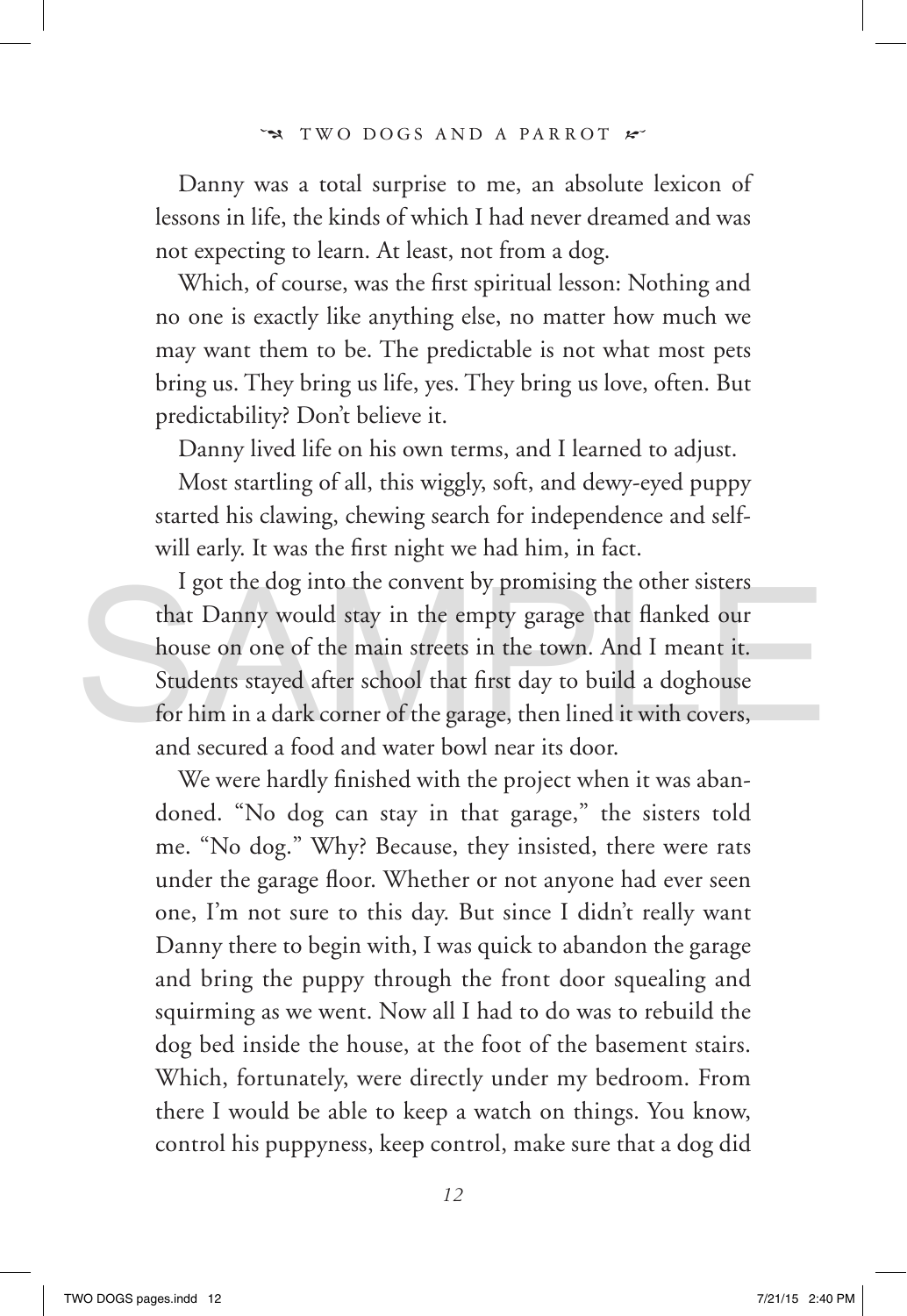not disturb the good order of the convent. I wanted the relationship, yes, but on my terms, not his.

For the next three nights, I forced myself out of bed when the howling began. I groped for the roll of newspapers I had learned to keep on the floor beside me and stumbled down the stairs. The trick was to open the basement door and slap the newspaper roll against the wall—hard—till the new puppy was alarmed enough to stop the howling.

When he quieted down, I tiptoed back up the stairs, fell into bed exhausted, and waited for the howling to start again. Which it did. For one, two, and three straight days.

Finally, sleep-deprived and carrying a white flag, at three o'clock in the morning of the fourth night of this new relationship, I surrendered. I left the newspaper roll on the floor and went and got Danny instead. Patiently, but firmly, I put him on the throw rug beside my bed and went back to sleep. Until, with no small sense of alarm, I felt him squirm next to me. Clearly, this would take a little repetition for him to get the idea that he slept on the floor and I slept in the bed. o clock in the morning or the fourth hight or this new rela-<br>tionship, I surrendered. I left the newspaper roll on the floor<br>and went and got Danny instead. Patiently, but firmly, I put<br>him on the throw rug beside my bed a

> The second time he crawled in beside me, I took him off the bed and put him down on the floor again. And the third time, too. The night was going by quickly now. When it happened the fourth time, I figured out what to do. I attached the leash to his dog collar and put the other end of it under one of the legs of the dresser across the room. He could sleep on the rug at the foot of my bed for tonight. Tomorrow, he would go back to the basement where, more familiar with it now, I was sure he would finally sleep through the night. But for the rest of this night, at least, the problem had finally been solved.

Triumphant, I heaved a sigh of relief and fell deeply asleep.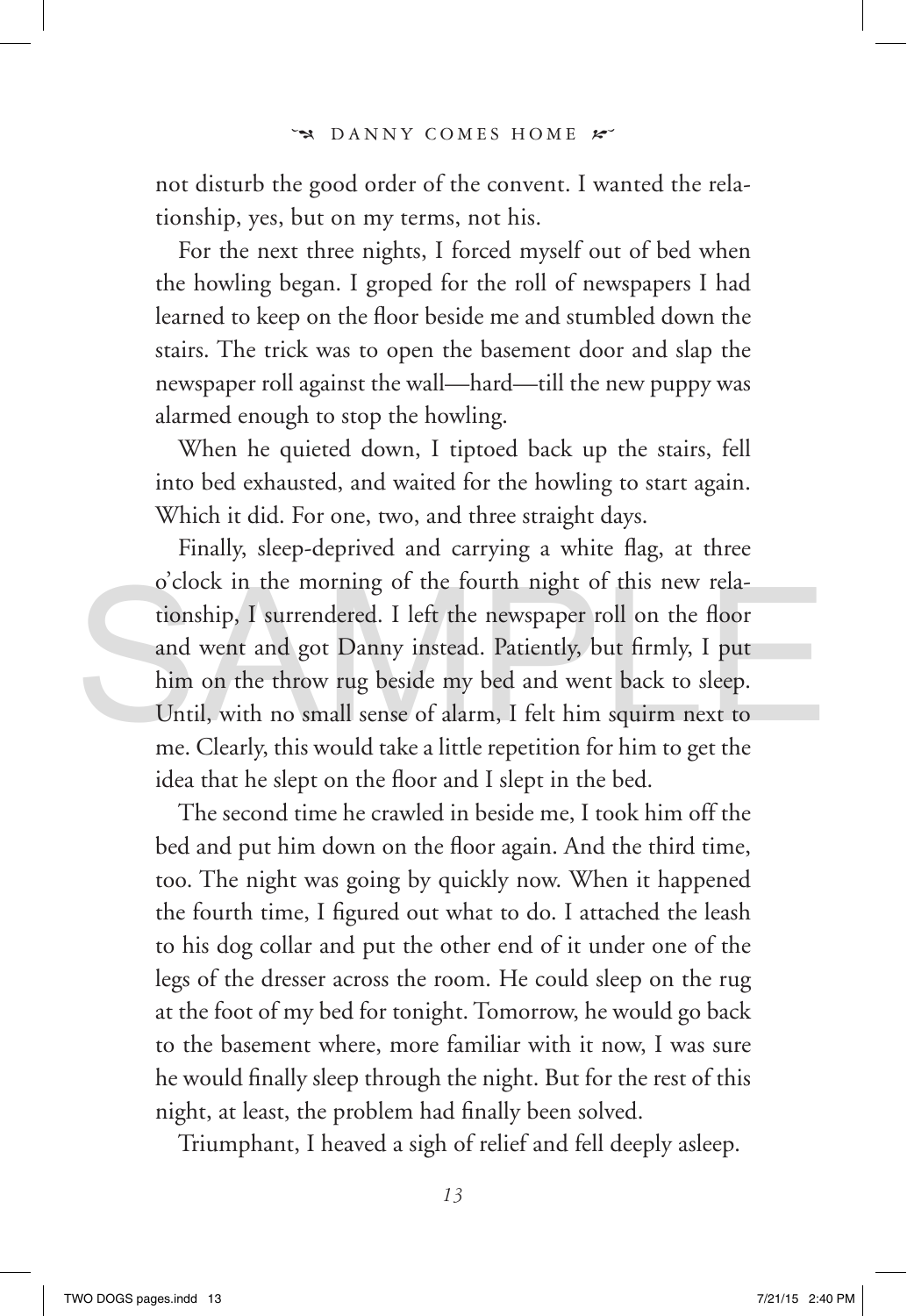It was when I felt something wet against my fingers that I knew I had a problem. I reached my hand above my head carefully and quietly and flipped on the bedroom light. There lay Danny the puppy tucked in tightly beside me, still leashed to the dresser he had managed to jockey all the way across the room. It was tilted now against the bottom of my bed. I unsnapped the leash, turned out the light for one last time, and let the dog go on sleeping where he was so I could sleep, too.

But I got it. There are some things in life that are simply not worth spending energy on. Danny knew what his priorities were; I had misunderstood mine. Danny was struggling to relate, to be accepted, to find a place in life that was worth reaching for, where he was safe and wanted and at home. I, on the other hand, was struggling to keep life within the boundaries I had independently defined for it years before Danny arrived to reshape it. reaching for, where he was sare and wanted and at nome. 1, on<br>the other hand, was struggling to keep life within the bound-<br>aries I had independently defined for it years before Danny<br>arrived to reshape it.<br>As Roger Caras

As Roger Caras put it, "If you don't own a dog, at least one, there is not necessarily anything wrong with you, but there may be something wrong with your life."

Until then, acceptance had never been high on my list of spiritual virtues. It was Danny who, that very first night, brought me face-to-face with the power of it.

-

Lao-tzu wrote, "Life is a series of natural and spontaneous changes. Don't resist them; that only creates sorrow. Let reality be reality. Let things flow naturally forward in whatever way they like."

It is at those times of acceptance that our souls come to peace with the world. Acceptance becomes the sacrament of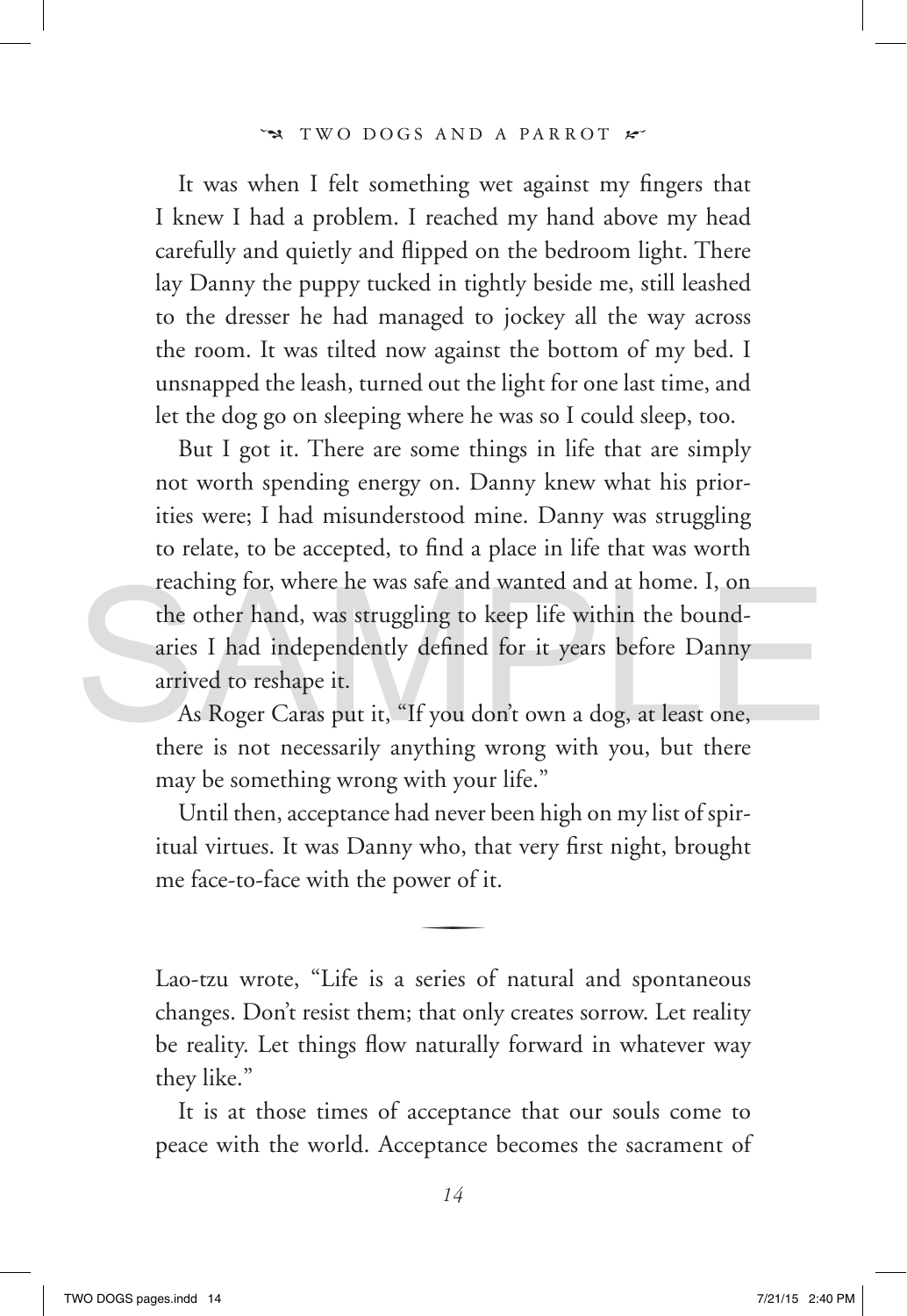the present moment, the point at which our struggle becomes useless and the unknown becomes the next step in life. If we learn to accept life as it is, as it must be—despite our best efforts to change it—we can keep on growing, even when we least want to.

All the great religions, too, teach acceptance of the vagaries of life and even signal this need for openness to life physically for all the world to see.

The Christian stands, for instance, hands uplifted to receive the grace of the moment—whatever it may be—with open hands. "Give us this day our daily bread," we pray. Give us, in other words, whatever it is that will nourish our souls the most, the best.

The Buddhist meditator sits cross-legged, stolid, trusting, inviting us to welcome life as it is—whatever else we might at that moment want it to be. The Buddhist meditator sits cross-legged, stolid, trusting,<br>inviting us to welcome life as it is—whatever else we might at<br>that moment want it to be.<br>The rabbi stands, hands up, and pleads for the grace to wel-<br>come the un

The rabbi stands, hands up, and pleads for the grace to welcome the unknown as friend, as sign of the presence of God.

The Muslim kneels, forehead bowed to the floor as sign of his submission to the Will of God, to what is happening.

It might take a while, but eventually we learn that accepting life as it is—learning to shape ourselves to it, rather than forever trying to wrench it to our own designs—is itself a virtue. It opens our souls to consider what parts of the present challenges of life must be changed—and must be accepted.

The kids in the neighborhood didn't accept the kid next door; he was a humpback and ran with flapping arms.

Rejection, I discovered, affects the way people view the world. Sometimes painfully. Always seriously.

The humpback kid kind of vanished into thin air. As a child,